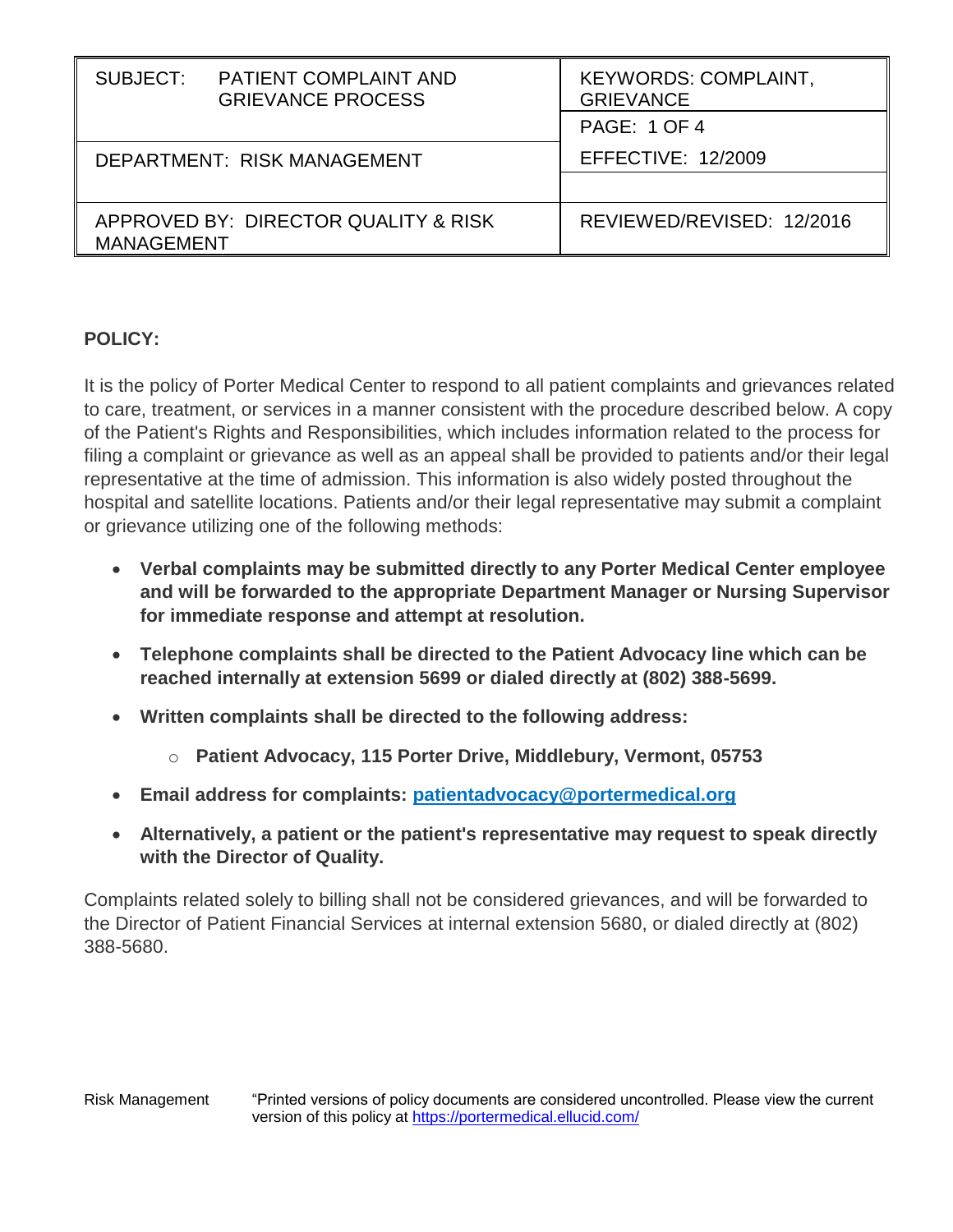| SUBJECT:<br><b>PATIENT COMPLAINT AND</b><br><b>GRIEVANCE PROCESS</b> | <b>KEYWORDS: COMPLAINT,</b><br><b>GRIEVANCE</b><br><b>PAGE: 2 OF 4</b> |
|----------------------------------------------------------------------|------------------------------------------------------------------------|
| DEPARTMENT: RISK MANAGEMENT                                          | <b>EFFECTIVE: 12/2009</b>                                              |
| APPROVED BY: DIRECTOR QUALITY & RISK<br><b>MANAGEMENT</b>            | REVIEWED/REVISED: 12/2016                                              |

## **PROCEDURE:**

- 1. Upon receipt of a patient complaint, the Department Manager or Nursing Supervisor shall be notified for immediate response and shall attempt to resolve the complaint.
- 2. Complaints that are able to be resolved by the Department Manager or Nursing Supervisor require entry into SQSS under the Occurrence Type "Resolved at Department Level."
- 3. In the event a written or verbal complaint made to Porter Medical Center by a patient or the patient's representative cannot be resolved at the time of the complaint by staff present\*, is postponed for later resolution, is referred to other staff or Departments for later resolution, requires investigation, and/or requires further actions for resolution, then the complaint is to be considered a grievance.
	- a. *A written complaint is always considered a grievance, to include complaints received via fax or email. Information obtained from patient satisfaction surveys usually does not meet the definition of a grievance. However, if an identified patient writes or attaches a written complaint on the survey and requests resolution, then the complaint meets the definition of a grievance.*
	- b. *"Staff present" includes any hospital staff present at the time of the complaint or who can quickly be at the patient's location (i.e., nursing, administration, nursing supervisors, patient advocates, etc.) to resolve the patient's complaint.*
- 4. The Quality Department will facilitate the grievance investigation and resolution, and will contact the complainant within three business days to acknowledge receipt of the grievance.
- 5. The grievance shall be forwarded to the appropriate Department Manager, who will contact the complainant, investigate the grievance and document closure of the investigation within 7 days.
- 6. Documentation shall be entered by the Department Manager and maintained within SQSS in relation to receipt of the grievance, any verbal and written contact with the patient,

## Risk Management "Printed versions of policy documents are considered uncontrolled. Please view the current version of this policy at<https://portermedical.ellucid.com/>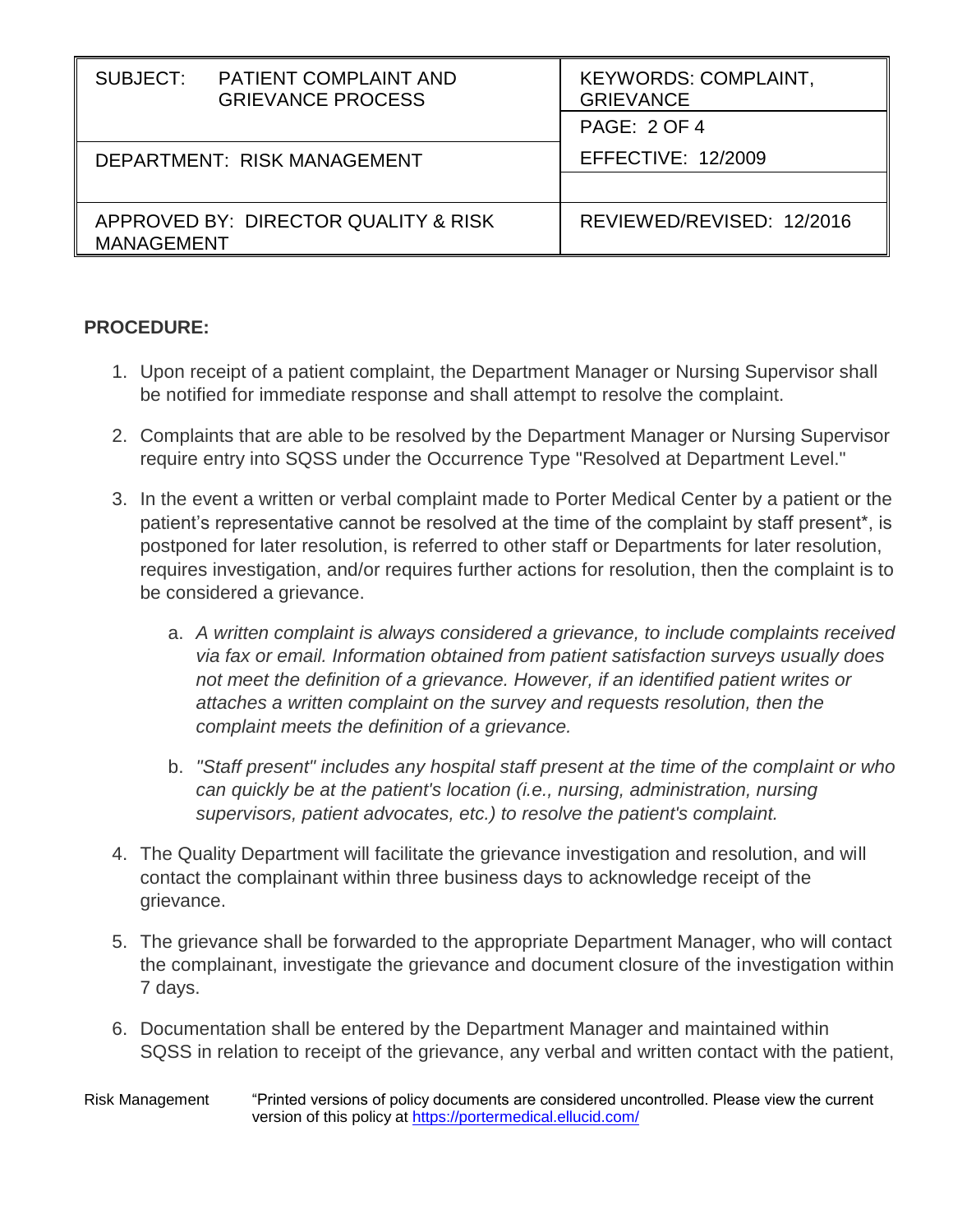| SUBJECT:                                                  | <b>PATIENT COMPLAINT AND</b><br><b>GRIEVANCE PROCESS</b> | <b>KEYWORDS: COMPLAINT,</b><br><b>GRIEVANCE</b> |
|-----------------------------------------------------------|----------------------------------------------------------|-------------------------------------------------|
|                                                           |                                                          | <b>PAGE: 3 OF 4</b>                             |
| DEPARTMENT: RISK MANAGEMENT                               |                                                          | <b>EFFECTIVE: 12/2009</b>                       |
|                                                           |                                                          |                                                 |
| APPROVED BY: DIRECTOR QUALITY & RISK<br><b>MANAGEMENT</b> |                                                          | REVIEWED/REVISED: 12/2016                       |

the investigation process, and corrective actions taken. A copy of all paper documents and correspondence in relation to the grievance shall be forwarded to the Quality Department at the time of resolution.

- 7. If the grievance will not be resolved, or if the investigation is not or will not be completed within 7 days, the Manager shall inform the patient or the patient's representative that the hospital is still working to resolve the grievance and that the hospital will follow-up with a written response within a stated number of days. Notification of the patient or their representative in relation to a delay shall be documented in the complaint investigation log in SQSS.
- 8. Upon receipt of notification of closure of the complaint investigation from the Department Manager, the Quality Department will forward a complaint closure letter to the patient or their representative within 3 days of receipt of the closure notification. The closure letter shall include:
	- a. Information related to the hospital's decision;
	- b. The name of a contact person for further questions or concerns;
	- c. Steps taken to investigate the grievance in a manner the patient or their representative can understand;
	- d. An attachment advising the patient or their representative of the method in which to file an appeal if they are not satisfied with the outcome of the investigation as outlined below.
- 9. A complaint or grievance is considered resolved when the patient and/or their representative is satisfied with the response received. In the event a grievance is unable to be resolved to the patient or patient representative's satisfaction, they will be advised of the option to appeal the decision directly to the Administrator overseeing the Department in question, or if the patient wishes to discuss their grievance with someone outside the hospital, the patient will be advised that they may contact the following agencies: